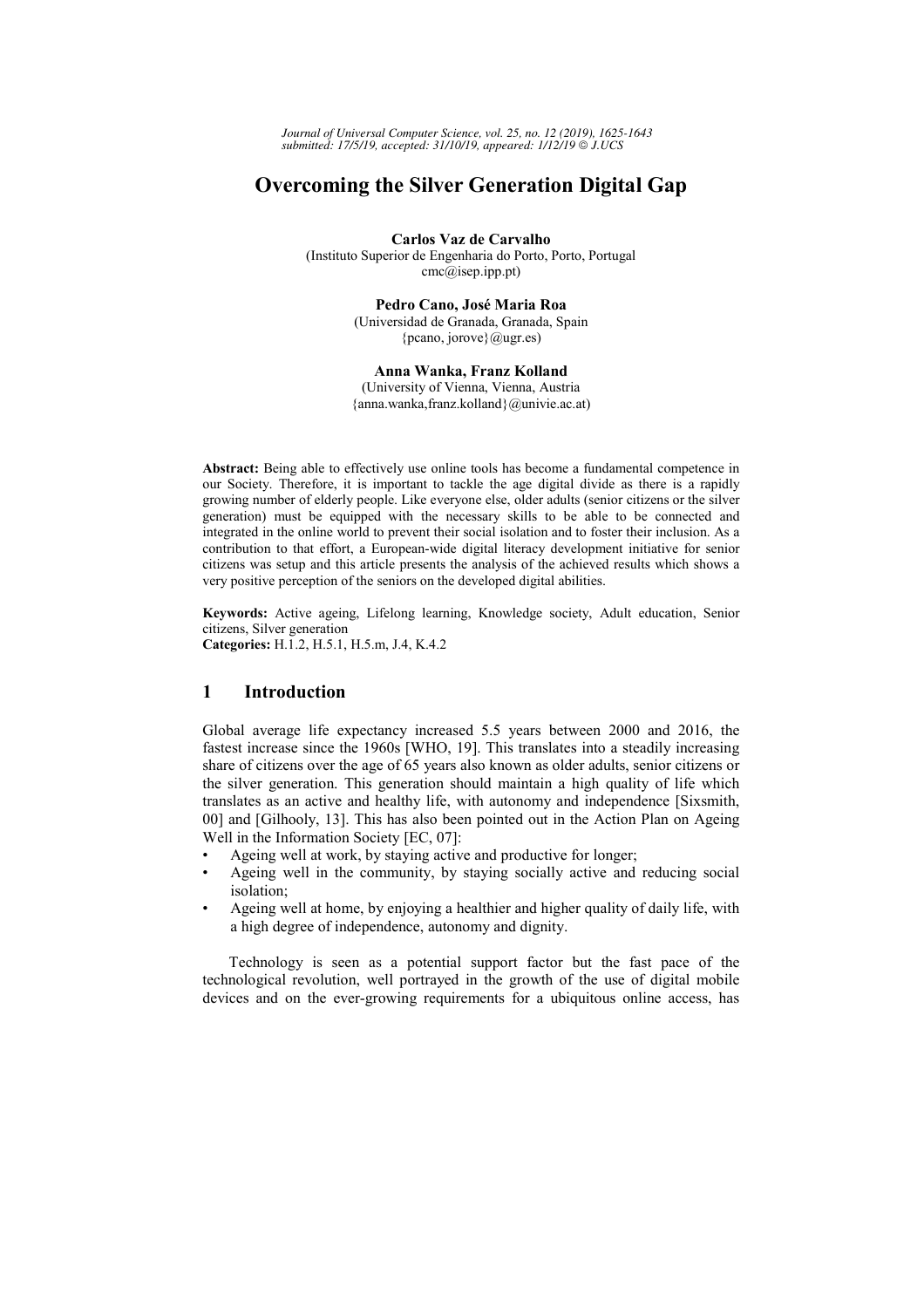actually generated digital divides resulting from age, social, cultural and genre factors:

- "Exclusion from information or knowledge-based society on the basis of age, gender, origin or socio-economic status represents a new form of social exclusion, the so-called digital divide" [Castells, 04] [Van Dijk, 12].
- "The access to and engagement with ICTs is unequally distributed across society leading to a digital divide" [Korupp, 05].

The concern with the age divide is stated in the United Nations Principles for Older Persons, which reflect the need to build an inclusive society that emphasizes participation, self-fulfilment, independence, care and dignity for all [UN, 16]. The declaration of principles of the World Summit on the Information Society also states their "...desire and commitment to build a people-centred, inclusive and development-oriented society, where everyone can create, access, utilize and share information and knowledge, enabling individuals and communities to achieve their full potential in promoting their sustainable development and improving their quality of life" and explicitly mentions that "we shall also recognize the special needs of older persons and persons with disabilities" [WSIS, 16].

Clearly, digital technology plays a crucial role for personal and social development so senior citizens cannot afford being excluded from innovations and the positive results generated by the Knowledge Society. By being able to use digital devices, senior citizens are able to live more independently and autonomously [Damant, 17] [Field, 05]. They can also benefit from access to lower-cost goods and services available online [McLean, 04]. According to Davidson and Santorelli, these technologies could also confer the following social, economic, and health-related benefits [Davidson, 08]:

- Increased connection to family and friends
- Feeling of involvement and relevance to the society
- Access to e-services, such as commerce, personal finances, medication, and employment
- Improved health, wellness, and preventive care
- Benefits to society at large through healthcare savings and senior-related content and services

Unfortunately, senior citizens are often info-excluded, as mentioned by Cushman, Klecun and Kiel, that report that there is a much larger proportion of seniors not using digital technologies compared to the general population, due to the lack of skills in using those technologies [Cushman, 06] [Kiel, 05]. A study by Vaportzis also confirms that the ability to deal with digital technology is not frequent in senior citizens [Vaportzis, 17]. For them, not being able to use these technologies results in social isolation and loss of autonomy and, as a consequence, a lower quality of life [AGE, 08]. However, in most studied cases, the key to technology adoption turned out to be access, information, training and the availability of useful applications. When presented with the opportunity, this population proved eager to take advantage of technology. Therefore, the problem is not the age, but other factors such as motivation, empowerment, availability and cost of the adequate technologies.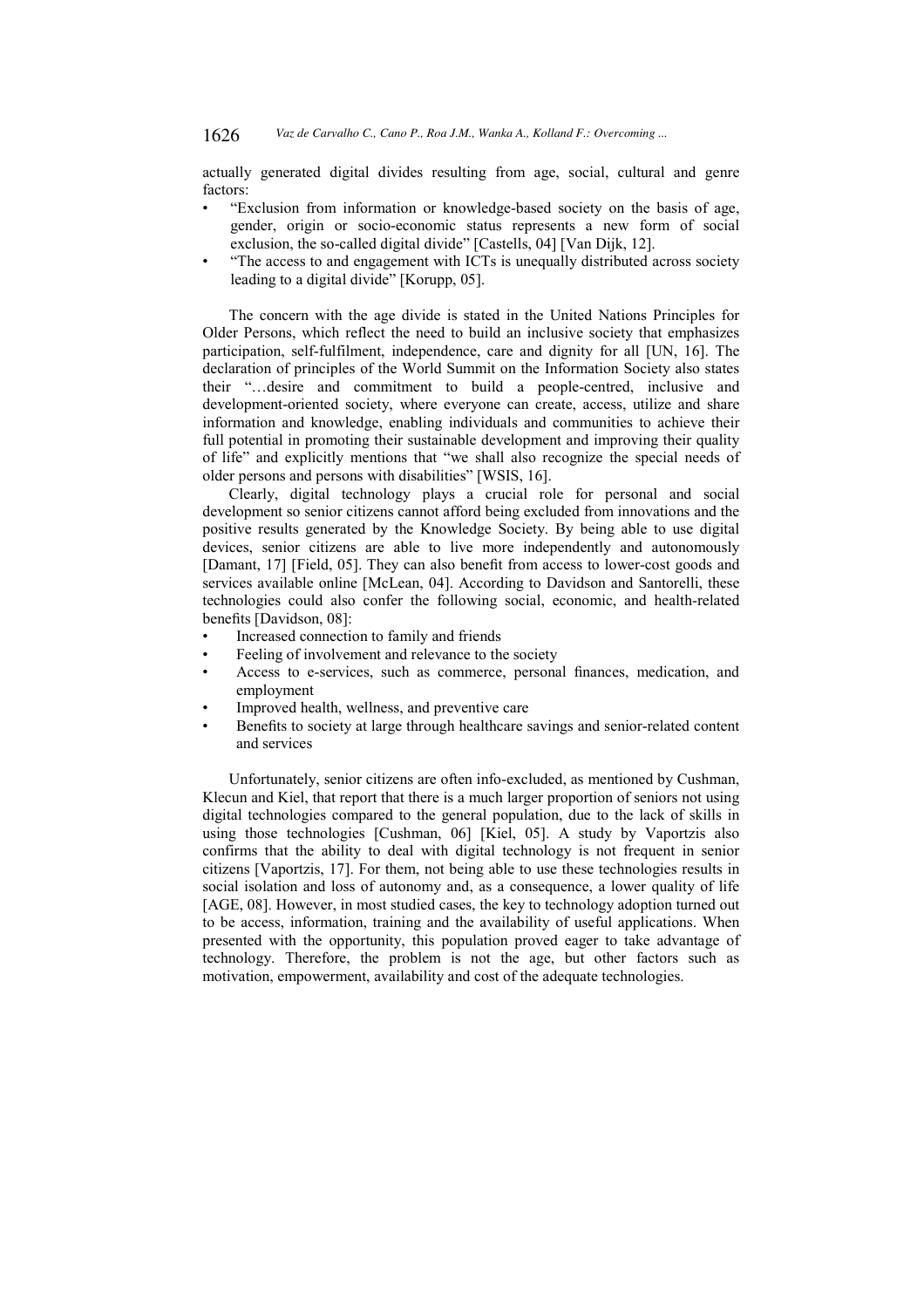UISEL (Ubiquitous Information for Senior Citizens Learning) was a European initiative focusing on allowing senior citizens to develop practical knowledge and skills related to the use of digital mobile devices for information access, taxes and fiscal obligations, social security issues, banking, emergency situations, medical monitoring and control and, not less important, for leisure and communication. The novelty of the approach related to the pedagogical methodology, to the use of mobile devices with this target group and also to the actual contents addressed. This article presents the adopted learning methodology and the achieved results with the senior citizens.

# $\mathbf{2}$ **Silver generation digital skills**

A preliminary study was conducted with 31 experts in senior learning from seven European countries (Austria, Portugal, Spain, Slovakia, Czech Republic, Italy and Romania) to assess and characterize the senior citizens' online needs and how they could be satisfied through digital mobile technologies. A semi-structured interview process was setup based on Wittpoth's determination of the influence of gender, age (generation), educational attainment, social status and former occupational position in the participation in senior education [Wittpoth, 09].

In general, experts agreed that the use of mobile devices would greatly benefit the senior citizens as some of the difficulties they faced in everyday life could be better addressed. They also considered that mobile devices could help reduce isolation and social exclusion and they were very useful in emergencies. Experts mentioned that almost all seniors already used mobile phones for general communication purposes but only a few of them would go beyond that and use smartphones for chat and messaging. Some seniors also used desktop or laptop computers as a communication tool with relatives or friends and as an access point to Internet. The use of tablets and smartphones by seniors to access the internet and its services was still residual and depended on the socio-economic context [Kolland, 13].

Most experts shared the opinion that the motivation to use digital mobile devices depended highly on the level of education and professional experience the seniors had during their life. Focusing on the age factor, experts indicated the following typical patterns of use:

- 60 to 70 years old: used cell phones and a few used smartphones; to less extent they used tablets; the use of laptops and e-book readers was relatively widespread among those still professionally active;
- 71 to 80 years old: used the basic functions of cell phones and mainly in cases of emergency; some used laptops.
- +80 years old: only a small number used cell phones; use of laptops was very rare.

Experts also acknowledged the relevance of tablet use for seniors considering that the main difficulties by older learners were connected with age related physical limitations, namely sight, manual coordination and dexterity. Tablets were easier to handle, and they required less technical knowledge compared with standard PCs. However, several potential challenges in the use of tablets by seniors were also mentioned: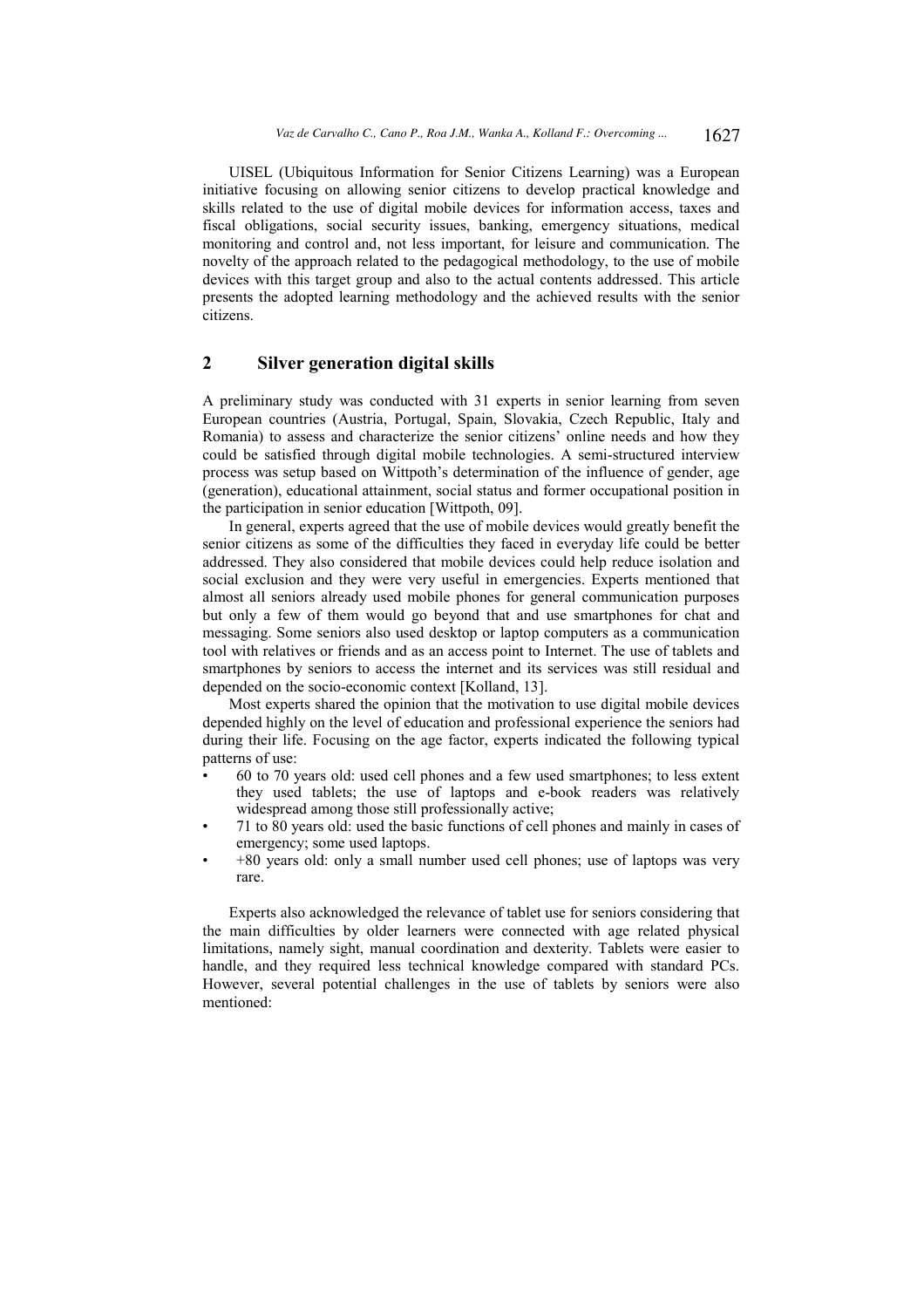- The apps user interfaces on tablets were not as intuitive for older persons as the ones in  $PCs$
- There were several basic user interface (UI) principles that differ significantly in PCs and laptops that the user needed to understand, like the use of touchscreens;
- Online safety and data security were important issues for seniors and this was especially relevant for tablet users, since most tablets required an e-mail account:
- The screen size of standard tablets might still be a problem for the target group.

Even though country specific differences exist, there were some general conclusions that could be drawn from the collected empirical material. First of all, all experts agreed that tablet usage was perceived to bring various benefits to older adults, including location independent communication, entertainment, acquisition of real time information and news.

Despite this growing demand, tablets were hardly used yet by seniors in any of the participating countries yet. Out of this gap between demand and supply arises the need for initiatives like UISEL to function as lighthouse examples. The reasons that experts claimed to be responsible for the lack of tablet usage among senior citizens related to general barriers to the internet and mobile devices, which was also mentioned by the European Commission [EC, 13].

These barriers comprise on the side of the seniors.

- differences in technological acceptance and attitudes towards technology, a) including security issues and lack of confidence and
- $h)$ lack of skills and competences, starting from lack of basic comprehension on how tablet computers work:
- and on the side of the digital mobile devices
- lack of usage simplicity in design, structure and in regard to the constant need for  $c)$ updates and
- cost of acquisition and related services. d)

Accordingly, experts observed a social stratification of the digital divide in regard to income, education, former occupation and health. The latter is of particular importance, as the use of touch screens, the onscreen size and the general construction of a tablet can become a challenge under certain health conditions. Some of the mentioned barriers, particularly competences and attitudes could be tackled by the UISEL initiative, while others, like cost or tablet design were more difficult to approach.

# 3 **UISEL** pedagogical methodology for senior learning

Bevond raising the awareness among persons aged  $65<sup>+</sup>$  about the benefits in the use of digital mobile and online technologies, UISEL intended to achieve practical learning on how to better exploit those technologies, considering that the senior's active involvement with technology contributes to the improvement of their health and quality of life [Blažun, 12][Chen, 13][Sum, 08]. The UISEL consortium collected sociological studies, geragogic principles and practical knowledge of experts in the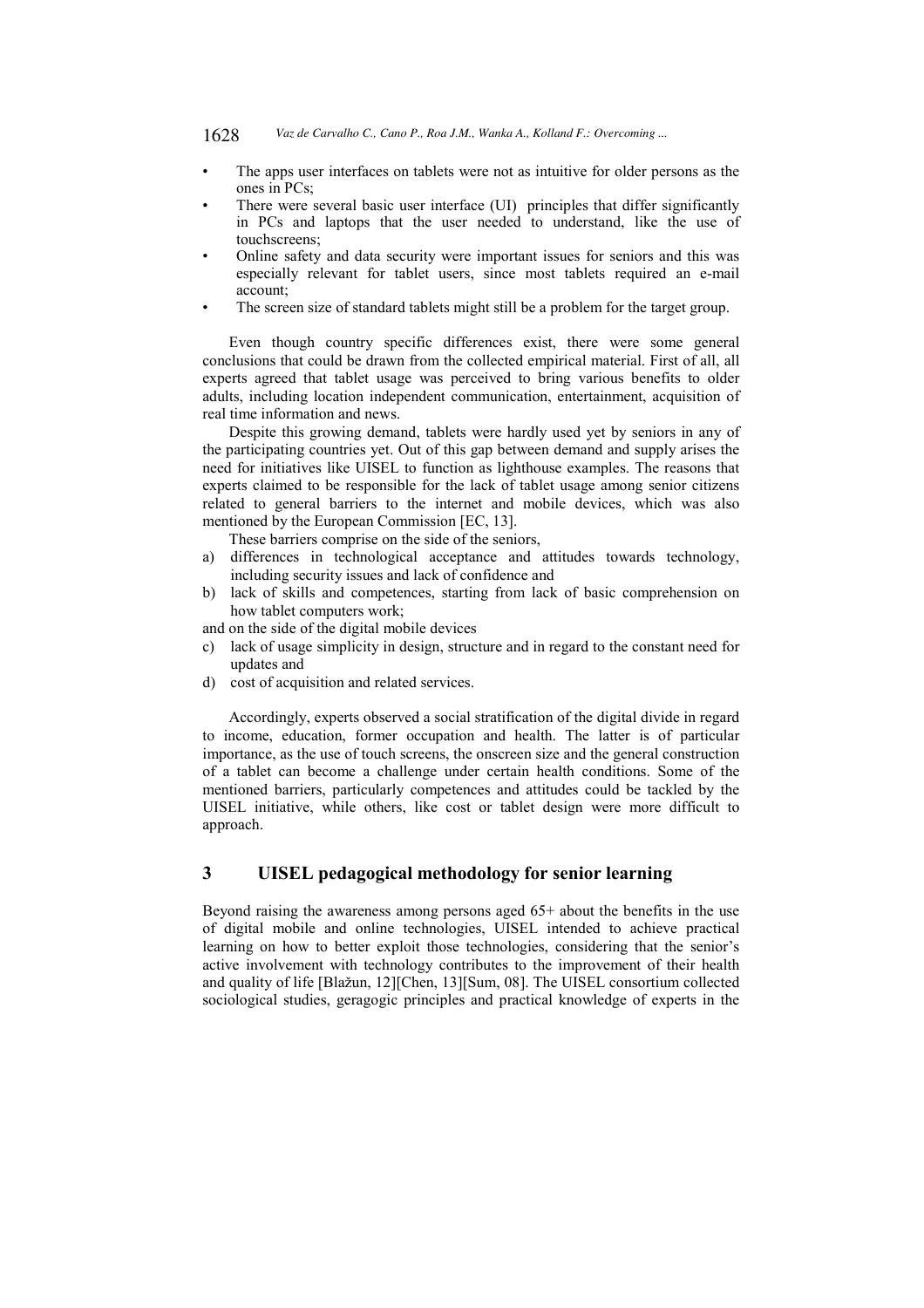field of senior education to develop an adequate methodology. This methodology had to consider differences in the access to and participation in learning and ICT use, characteristics of learning processes and didactics for older learners (geragogy) and practical experiences acquired in different cultural and organizational contexts. The pedagogical methodology was therefore designed by taking in consideration the characteristics of the target audience, namely the fact that they already had years of experience and a wealth of knowledge; they had strongly established values, beliefs, and opinions; they expected to be treated as adults and needed to feel self-directed; and they were more interested in straightforward how-to. As such, it relied on the theoretical framework of late life education as proposed by Kolland and Wanka: "Lifelong learning in old age can be defined as personally and socially-motivated experience-based learning. It includes every targeted learning activity that serves to improve skills continuously, abilities and competencies. It can occur both in and outside of organized learning settings. It helps to acquire basic qualifications including digital and practical skills to handle daily tasks better. The objective is selfdetermination." [Kolland, 13]. The focus, following Davidoff et al., was to put users in control of the technology and using it to take control of their own lives and enhance choice and independence [Davidoff, 06].

#### $3.1$ Theoretical pedagogical implications

Five relevant implications for the specification of the UISEL pedagogical model were considered: the target group, the technical prerequisites, the contents and modules, the learning environments and the didactics and schedule.

# $3.1.1$ **Target group**

Older adults are a highly heterogeneous group, and not all are participating equally in senior education. Participation patterns relate, among others, to social inequalities, cultural differences and the acceptance and usage of new technologies. Relying on the experts' assessment and on the body of sociological literature, older adults most interested in ICT learning are from 50 to 70 years old, at good health and physical functioning (sensory, visual and being able to attend classes) and with a higher socioeconomic status (higher income/pension and/or higher education). This group is more likely to participate in organized education and also more likely to have, at least, basic ICT skills. Deviation from any of these criteria demands specific adaptations in the pedagogical concept, particularly the need for more intense work on the basic understanding of the technology.

### $3.1.2$ **Technical requirements**

Usage problems resulting from the interaction through a touch/gesture interface (swipe, tap, double tap, pinch, etc.) can be overcome by adjusting the apps and tools (i.e. more tapping than double tapping, etc.). Within the training software, font and icon sizes can be adjustable to accommodate other physical limitations. The methodology should cater for different levels of digital ability or other issues. For example, developing competent usage of the touchscreen might take longer among persons with certain health restrictions so the pace should be slower among persons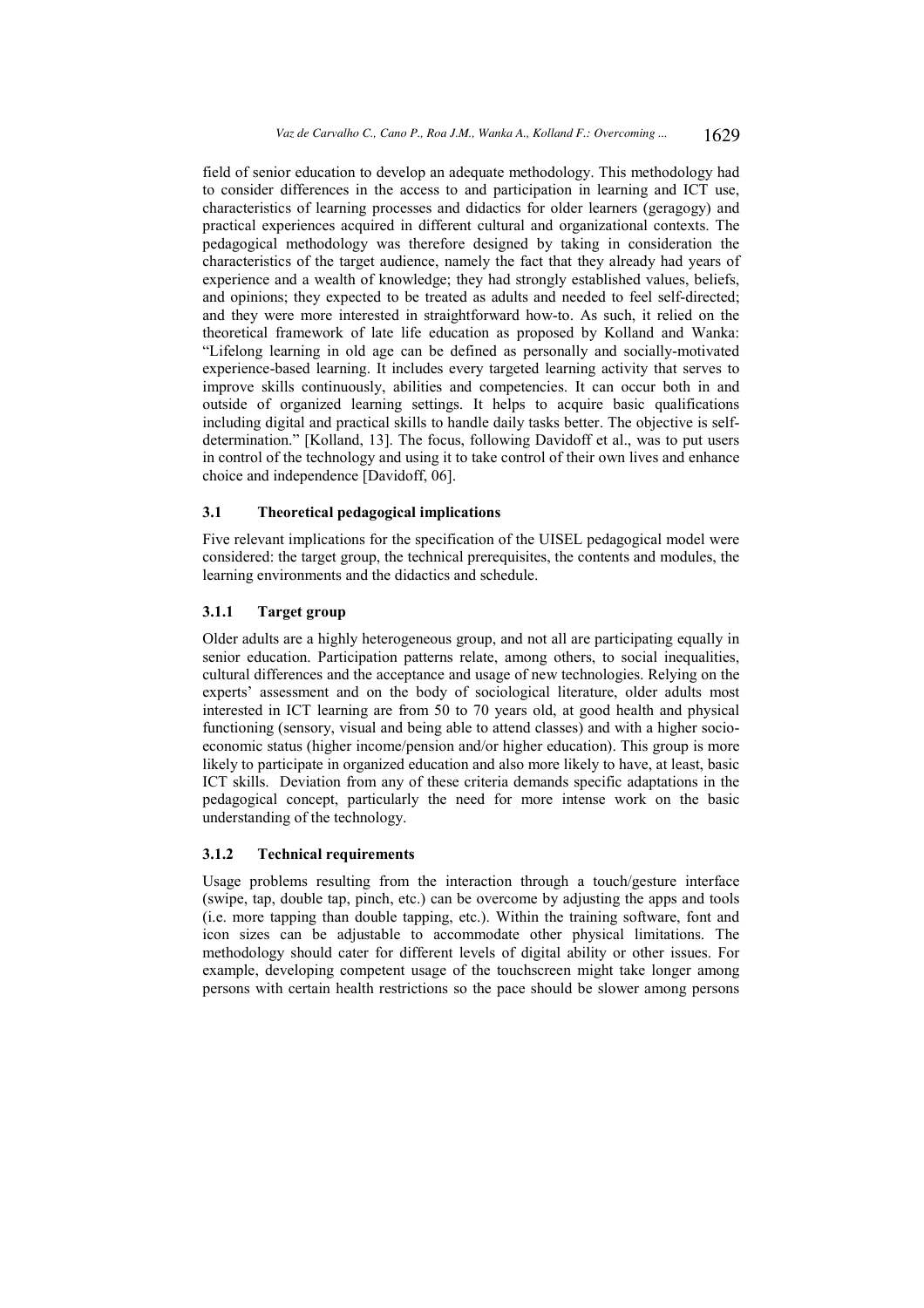with little educational experience and e-learning should involve more guidance for them, etc.

#### $3.1.3$ **Content and modules**

Following the principles of geragogy and the recommendation of the interviewed experts, all content in the learning process must be relevant for every day's life practices. Only if content is located within the personal sociocultural space, can it be helpful for vital questions and the related learning outcomes sustainable. Contents should therefore be related to the services that seniors already use more regularly. Another important identified need is an introductory module in which basic understanding of tablets and digital skills is acquired. This includes understanding basic tablet operations, usage of a touch screen, software updating, etc. Other more specific aspects like e-banking, e-health and e-government are not used by the seniors in the participating countries for security issues and the importance of personal interaction for seniors, for example when shopping or doing bank transfers. As such e-security should also be considered for the course.

#### $3.1.4$ **Teaching and learning**

According to geragogical principles, the role of the trainer is to promote self-learning abilities and to be more oriented towards facilitation and motivation. Trainers should commit to the eight didactic geragogical principles [Bubolz, 10]:

- 1) Association of reflection and action
- $2)$ Stimulation of exchange of experiences
- 3) Thematization of the learning biography
- 4) Support of self-determination and codetermination
- 5) Facilitation of social networks and shared identities
- 6) Involvement with values orientations and images of ageing
- 7) Embed learning in the life-nexus and the social space
- 8) Creation of stimulating learning environments

The task of motivation and confidence building is also crucial as seniors often experience negative reactions at the beginning of ICT courses, as some are afraid of not having enough digital skills, others are not familiar with learning in a course setting, many fear privacy and security issues, and some do not perceive the technology as useful for their everyday lives. Trainers, thus, face a lot of initial constraints and it should be their endeavour to relieve these anxieties and remove barriers. Didactics that help in this process in regard to class learning comprise more explanations and communication, simplicity, patience, self-confidence training, individual support, respect for everyone's own pace and involving fun activities. In regard to e-learning, despite being a more autonomous process, a lot of support and guiding is still needed. Class learning is considered to be effective as it fosters social interaction and networking. The importance of peer learning, the class as a social community as well as the learning support of family member are also important aspects to be considered. Learning processes should then make use of these social networks and be embedded into them. Thus, a third component in addition to class learning and autonomous at home learning should be considered: the creation of free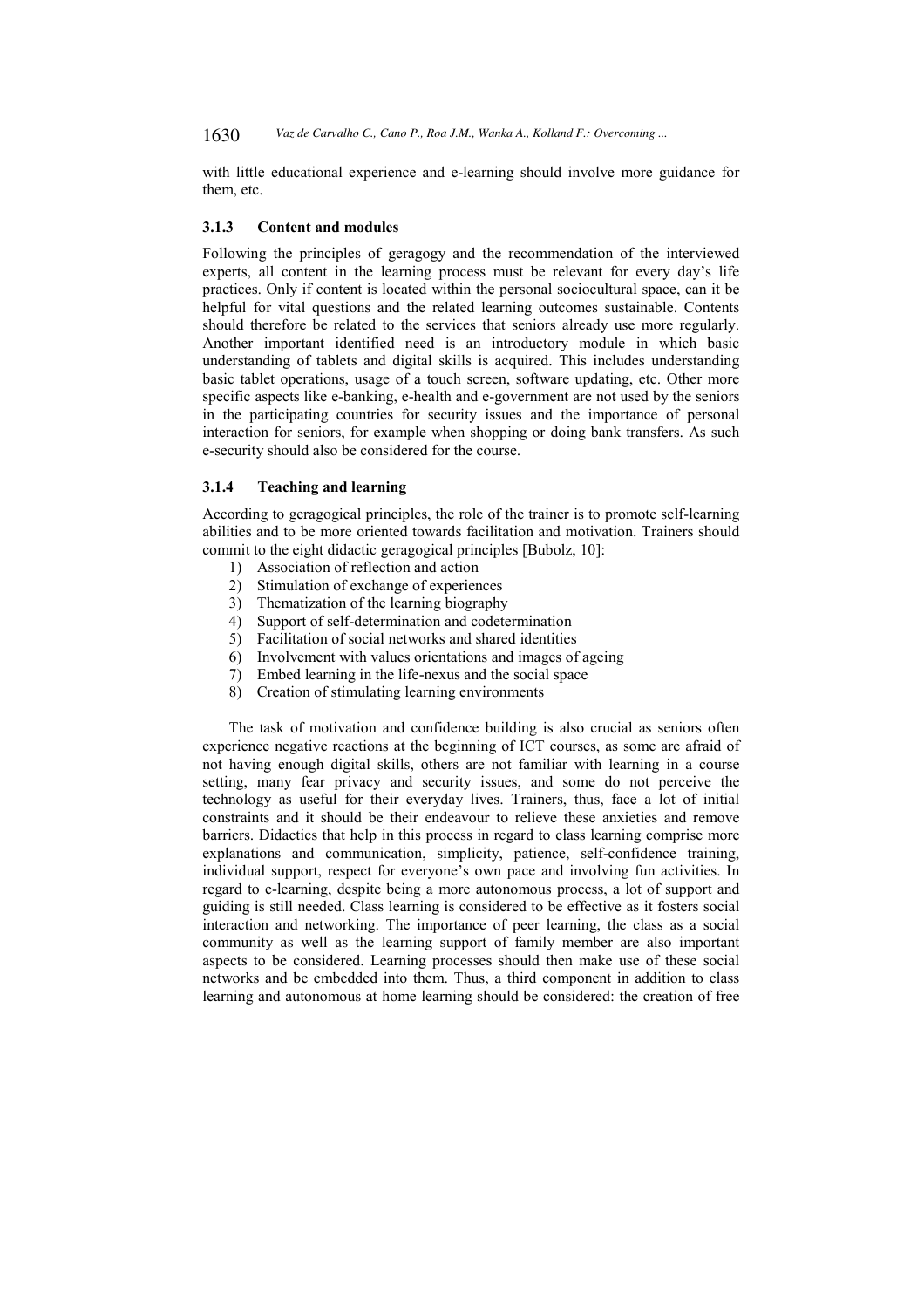learning spaces in which groups, family members and individuals can repeat learned content with available, but not obligatory, supervision and help.

#### $3.1.5$ **Schedule specification**

The learning model should propose a basic organization of content and modules, concrete enough to offer a structure to both trainers and learners, but also flexible enough to leave enough participative space for co-creation of the learning process. The outline of the pedagogical model, should combine, in a balanced way, training in class and autonomous work at home or in learning spaces. Each session should not exceed 2 hours (or 3 hours if including a break) and include a social moment, like a joint snack or coffee. Classes should take place twice or three times a week at a maximum. Each session should be limited to teaching one function, which should be recalled at the beginning of the next session.

The different content modules should not be consecutive and could be chosen freely except for the basic (introductory) module that is the foundation for all thematic modules. This module should be aimed at establishing a basic common understanding of use principles and increase confidence in the usage of the tablets.

### $3.2$ **Considerations for the implementation of UISEL**

The previous implications led to specific considerations on the following four aspects: the role of the trainer, the participant profile, the teaching and learning environment and the content and module framework.

# $3.2.1$ Role of the trainer

Trainers should be not so much teachers as facilitators, moderators, motivators and confidence builders on an equal footing. Thus, the self-perception of trainers must be revised and power relations between them and the learning subjects are to be improved so that the relation between trainer and trainee is symmetrical. As the trainer will only be in direct face to face contact with the participants half of the training, the role of trainer as motivator gains importance. The job of an 'e-learning coach' is not only to facilitate learning to learn in class, but also learn to learn with the usage of the internet: how to find information, how to train acquired skills online and where to turn to if one needs help. Moreover, the trainer must be aware that he/she is one node in a social network of learners, comprising both participants, their family members and friends. Trainers shall make use of this social network full of resources, particularly for the phases of autonomous e-learning, in establishing a group identity among participants, supporting peer learning and integrating family members with digital skills into the learning process. Finally, the trainer must be flexible and sensitive to the participants' pace, needs, wishes and constraints. Older adults start from different levels, have different learning biographies, learning styles A trainer must cater for this and resources and face different constraints. heterogeneity of older age and not try to force a fixed schedule. Besides having access to the modules, trainers also had access to: proposed extra activities to be used with the seniors, tips and experts' advice on topics related with seniors' learning strategies (andragogy) or with digital knowledge for training seniors; and exchange of experiences among the trainers.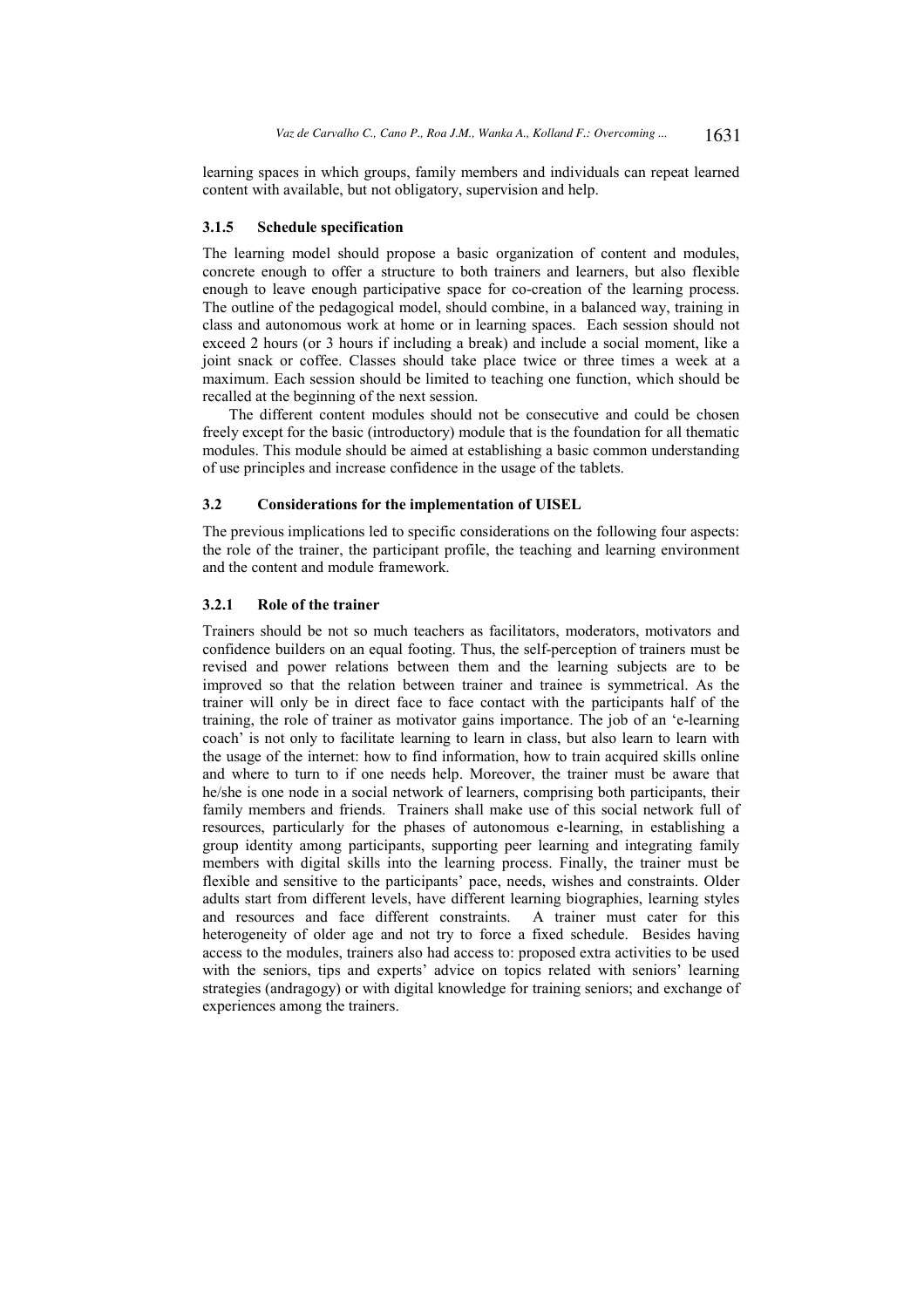### $3.2.2$ **UISEL** learners

The typical UISEL learners were expected to...

- be in the third age (about 50, maximum of 75 years), most likely of the 'household technology generation' (born around 1949 onwards)
- have a higher educational attainment (compared to the average senior)
- have a higher income (compared to the average senior)
- be mobile and relatively healthy

They were expected to have basic ICT skills, i.e. know how to use a computer and a mobile phone even if they never had used a tablet or smartphone. They were also expected to have a continuous learning process (i.e. participation in vocational training and non-occupational adult education). Their physical status was expected not to cause too many problems with the usage of a touchscreen, however (slight) visual impairments could be expected. Even though this characterization described the 'typical' group of participants, deviations were expected to occur which might even demand for changes in the content-wise and didactic proceeding.

#### $3.2.3$ **Teaching and learning environments**

The UISEL pedagogical model suggested a combination of class learning and elearning. Class learning allows to create a community and benefits from the face-toface support by the trainer. E-learning, on the other hand, is important for practice and repetition of learning content at one's own pace and preferences. However, e-learning also requires a lot of autonomous learning and self-motivation skills. It is thus more difficult for persons that are not well acquainted with learning, and might be more difficult for older adults that have limited digital skills. The UISEL initiative proposed three ways to adapt to this challenge:

- increase the amount of mobile or e-guidance, for example through  $\bullet$ videoconference meetings or telephone calls;
- decrease the amount of e-learning in favour of class learning;
- add a third pillar next to class and at home learning, namely learning spaces in which groups, family members and individuals can repeat learned content with available, but not obligatory supervision and help.

The implementation was further supported by two specially designed apps, one was a video-lecture repository for quick access to the contents and the other was as serious game to support the initial learning of how to interact with a tablet.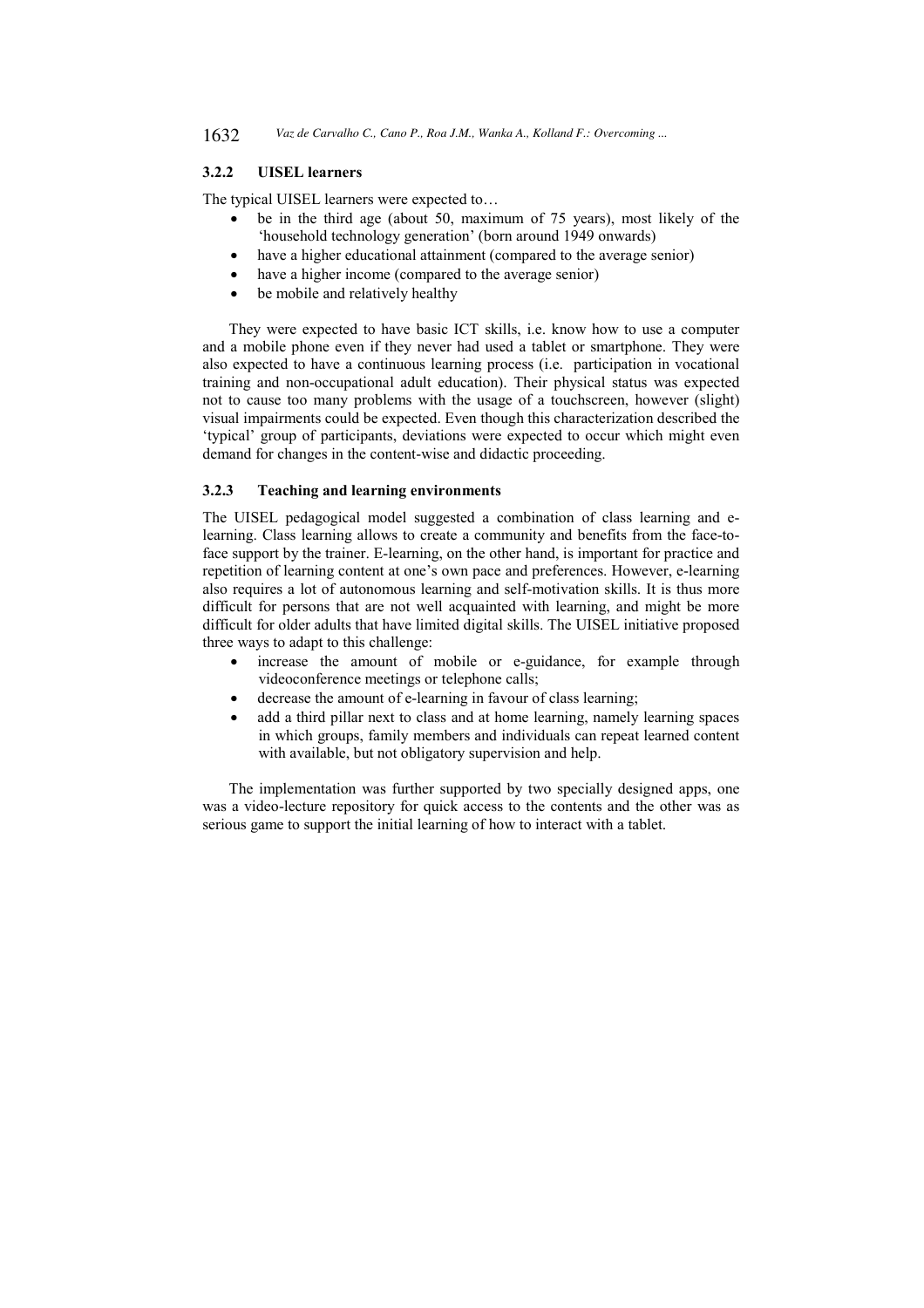

Figure 1: UISEL apps: video-lecture repository and serious game

# $3.2.4$ Content and modules as a flexible framework

The basic framework comprised one introductory module and several thematic modules which could be selected by the trainer according the participants' interests and needs. Each module comprised 16 hours of teaching and learning. In the basic framework, eight hours would take place in class and eight hours by autonomous selflearning/e-learning. The schedule should contain class learning sessions that do not exceed two hours. Classes should take place twice a week and therefore each module should run for 15 days on the basis of 2 classes per week with an interval of at least 2 days. Each module was divided into eight components, comprising a two-hour learning unit each. The different modules themselves were structured in four parts, comprising a four-hour learning unit each (two in class, two e-learning). The module outlines and learning outcomes are shortly portrayed below.

1. Introductory module (16h)

- To understand the basic principles of how a tablet works
- To gain basic competences in the use of tablets
- To have better confidence in their personal ICT skills
- To increase their knowledge on technological security and feel safer about it  $\bullet$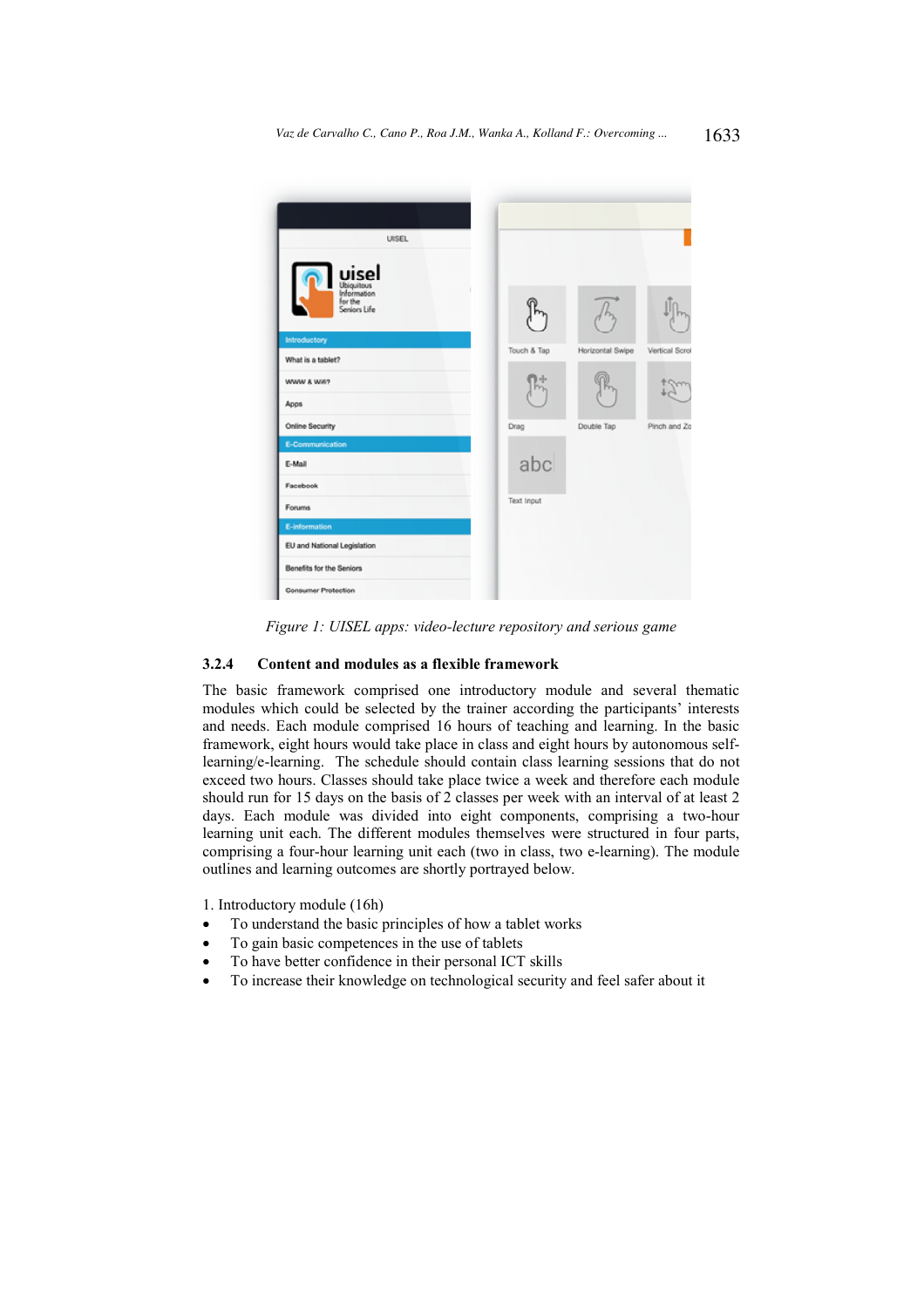2. E-Interaction/e-communication module (16h)

- To create and use e-mail, Facebook, Skype accounts
- To communicate through social media channels / apps / tools
- To share thoughts, pictures and videos with friends
- To look for information (especially for health related issues, managing own financing, travelling, spending leisure time etc.)

3. E-information / e-government module (16h)

- To acquire the needed information about legislation (laws), protection and exercising their rights on EU and national level
- To find options within legal norms on how to solve a consumer problem; how to protect themselves against financial abuse - where and how to seek help
- To acquire information on how to claim their social benefits
- To locate important institutions

4. E-entertainment / media module (16h)

- To develop their personal interests through digital media
- To foster their creativity using free online media tools like image editing
- To use online applications to stimulate mental dexterity
- To enjoy free time and learn with online games

5. E-Health module (16h)

- To know the main activities, events and services related to health issues
- To learn how and where to get information about health websites and condition
- To know how to manage a personal account to have access to the local e-health services: reservation of medical appointments, management of the electronic medical dossier, download and upload health exams/GP's prescriptions
- To take part in blogs or forums related to specific diseases or health issue groups

6. E-banking / e-shopping module  $(16h)$ 

- To identify the benefits and drawbacks of the electronic economic transactions
- To know the basic functionality offered by financial institution
- To know what is e-commerce and understand the Internet facilities for shopping
- To know and to use the different payment methods

# $\overline{\mathbf{4}}$ **Implementation and Results**

UISEL was implemented in seven European countries: Austria, Portugal, Spain, Slovakia, Czech Republic, Italy and Romania. The trainers training phase took place in early 2015 and included 78 participants. The seniors' training phase was implemented between May and November 2015 in all seven countries and it counted with the active participation of 233 senior citizens and 27 trainers/caretakers. In total 25 actions with different groups of seniors were organized, in 15 different locations and involving 18 organizations. It was actually very easy to recruit senior participants and form groups for the courses. In Austria, for instance, all the courses were fully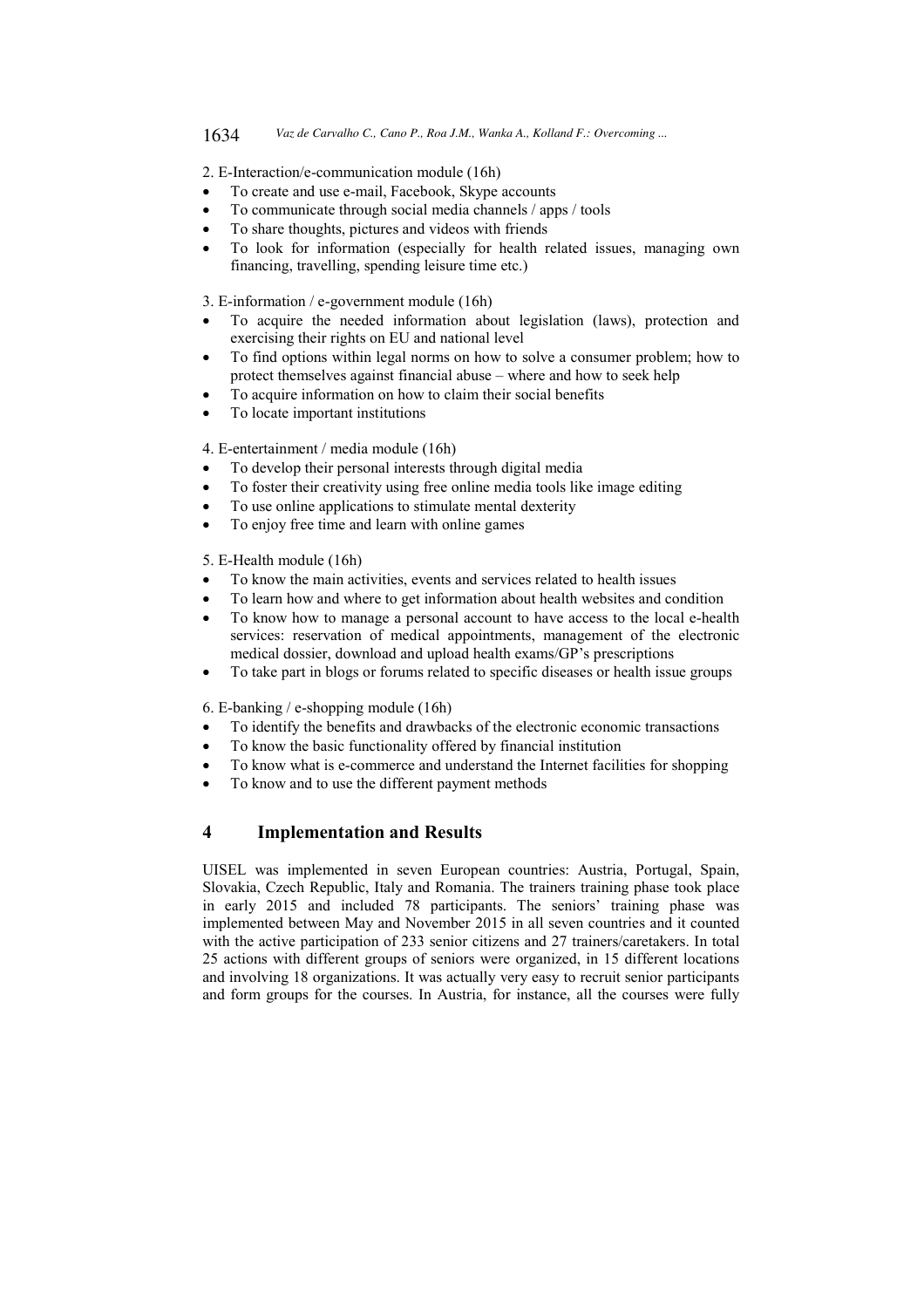booked and there was a positive environment in the courses, resulting from the seniors' interest. All the users were given a tablet device with Android operating system. The actual brand and model of tablet depended on the national/local market but a common set of requirements (operating system version, memory, screen size, etc.) was defined to ensure a consistent technological platform.



Figure 2: Training in Slovakia and Spain

The evaluation methodology, organized as a case study, aimed at collecting the seniors' and the trainers' feedback in order to get a general overview of the implementation.

The evaluation tools and practices proposed included:

- Applying an initial survey to all the seniors registered in the UISEL course;
- Observing and registering the implementation of the course, taking notes and collecting feedback in an informal way;
- Applying an evaluation survey to all seniors at the end of the course to measure the outcomes and level of satisfaction with the training;
- Performing a semi-structured interview with the trainers.

#### 4.1 Target group characterization

An initial survey was delivered before the training to obtain a general demographic characterization of the UISEL participants. Concerning the age group, 45% of the participants were aged between 65 and 75 years old. The second largest group, representing 30% of the participants, was aged between 55 and 65 years old. 20% were in the range of 75 - 85 years old, and 4% were born before 1930, i.e., more than 85 years old.

In terms of genre, the majority of participants were women (73%) although this depended heavily on the country: in ES, men represented 45% and, in PT, 38% of the participants were men, while AT, CZ and IT had only 12%, 16% and 19% men participating, respectively.

In relation to the education level, about 40% of seniors had completed the high/secondary school level, 30% had a university/college degree and the remaining had lower qualifications.

Concerning pre-existing health and physical issues, about 35% of the participants  $(80 \text{ out of } 233)$  marked at least one box. The great majority  $(82\%)$  of these indicated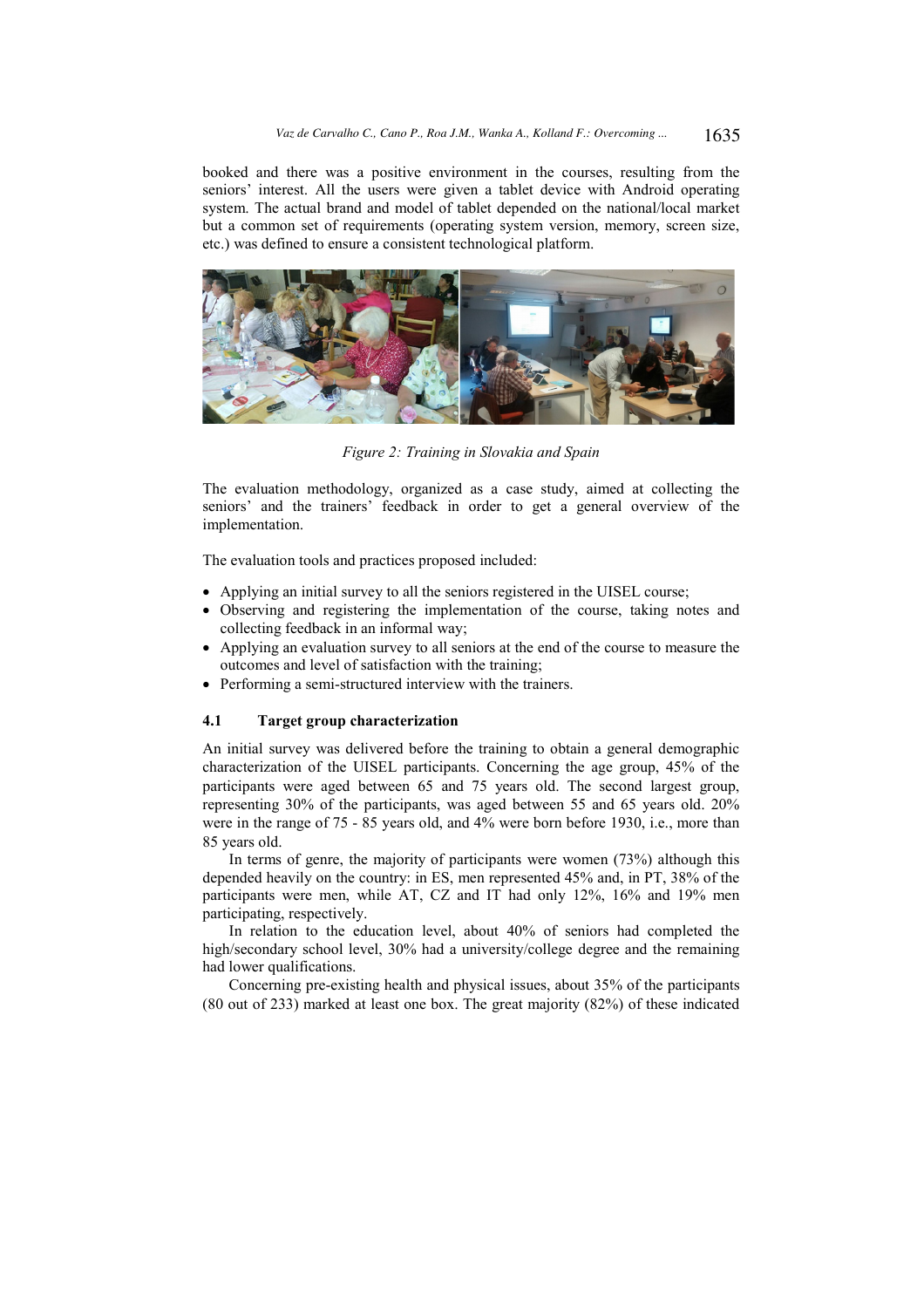#### 1636 Vaz de Carvalho C., Cano P., Roa J.M., Wanka A., Kolland F.: Overcoming ...

having problems with their eyesight while 9% declared having difficulty in holding their hands steady, and 8% stated having trouble with picking up small things with their fingers. Therefore, the majority of participants (the ones that did not sign any box in this question) apparently did not suffer from any age related problems although this might not have been entirely true as it was noticed by some trainers that some participants perceived the question to be insensitive so they didn't answer it.

Participants also answered a set of questions about their perceived ICT literacy (Table 1). It is important to note that participants were not required to answer the full set of questions so the total number of answers is not always the same.

|                                                                                                                 | <b>Strongly</b><br>agree $(4)$ | Agree $(3)$ | Disagree (2) | <b>Strongly</b><br>disagree<br>(1) | Mean<br>$\overline{\mathbf{v}}$ | Variance<br>$\sigma^2$ |
|-----------------------------------------------------------------------------------------------------------------|--------------------------------|-------------|--------------|------------------------------------|---------------------------------|------------------------|
| I am generally very curious when it<br>comes to new technologies.                                               | 99                             | 103         | 20           | 1                                  | 3.34                            | 0.43                   |
| Handling new technologies is hard<br>for $me - I$ am not very good at that.                                     | 40                             | 83          | 70           | 20                                 | 2.67                            | 0.78                   |
| If a problem with a technical device<br>occurs, I solve it by myself.                                           | 32                             | 78          | 87           | 25                                 | 2.52                            | 0.76                   |
| If I had more competences regarding<br>new technologies, I would use it<br>more frequently than I do right now. | 107                            | 80          | 22           | 13                                 | 3.26                            | 0.73                   |
| fear to break technical devices<br>when I use them.                                                             | 28                             | 89          | 67           | 39                                 | 2.48                            | 0.84                   |
| When I'm using technical devices, I<br>have no control over what the device<br>is doing.                        | 15                             | 73          | 92           | 42                                 | 2.26                            | 0.72                   |

Table 1: Perception on ICT literacy (initial)

The answers revealed a public that was eager and curious about new technologies  $(90,5%)$  and would like to use them more frequently  $(84,2%)$  but at the moment they didn't felt very confident on their abilities. 58,6% recognized they had a hard time handling new technologies and 60,4 % assumed they had little control over the device operations. Participants were also asked to indicate the digital mobile devices used on a regular basis, i.e., at least once a week (see Figure 1). From the results obtained it was clear that the most used device was the mobile phone (32% of the total number of ticks), followed by the laptop and the PC with 22% and 21%, respectively. The smartphone represented 14% of the ticks and the tablet 12%.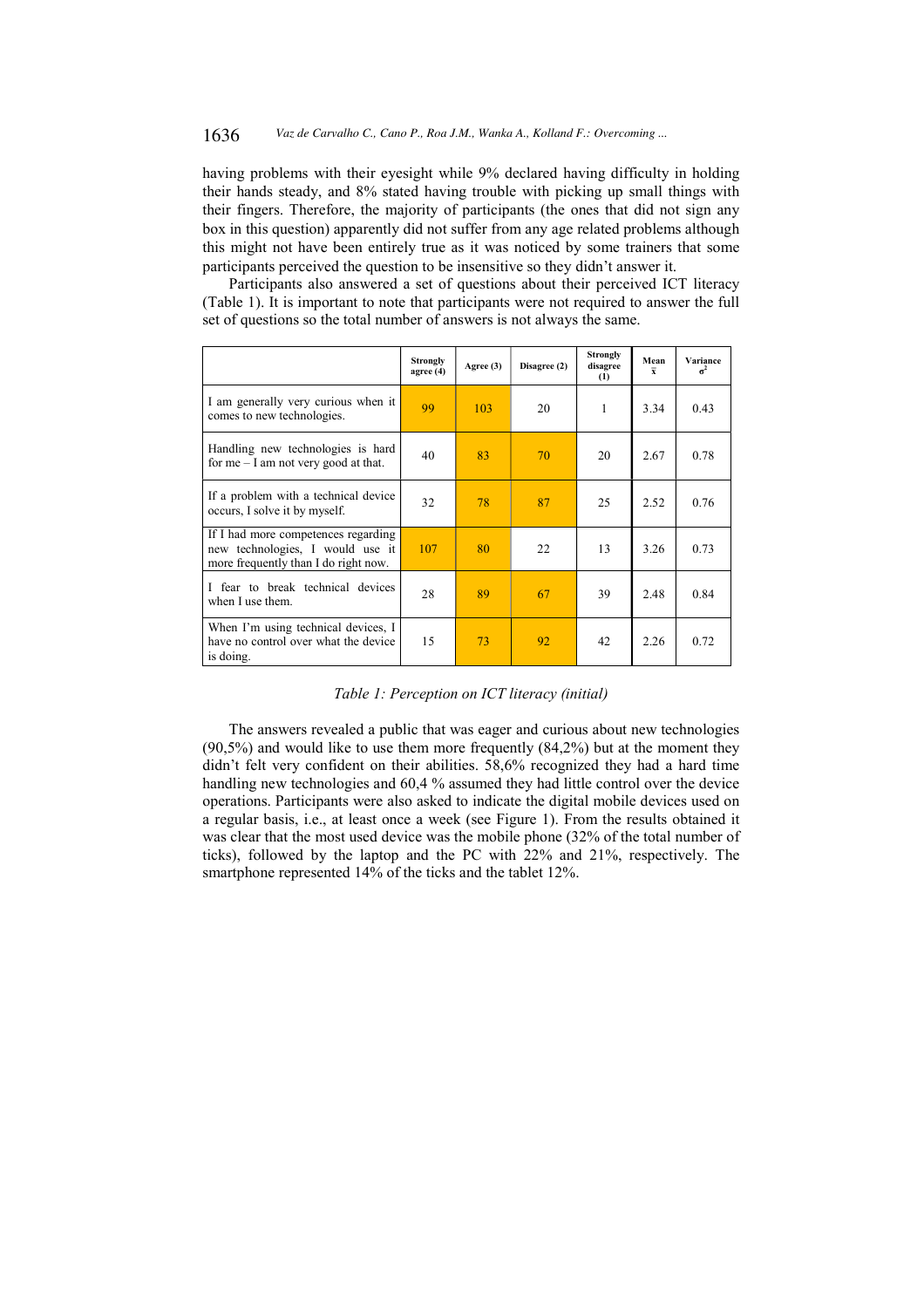

Figure 3: Use of mobile devices

### $4.2$ Assessment of pedagogical content, tools and methodology

As observed by the trainers, the majority of participants focused on learning how to seek information and how to entertain themselves. Many seniors were happy to be able to communicate with their families and friends who live abroad. In some cases, the motivation driver for the seniors was the will to demonstrate to younger relatives that they were still able to learn new things.

The UISEL pedagogical approach was considered appropriate. The combination of learning in class and group repetition was something already practiced generally in senior classes. The inclusion of autonomous learning was a plus that could effectively help the senior remembering some steps that might need further training.

In general, participants considered that there was a good combination of materials, all useful and well-structured. Although slides and text guides were commonly used in seniors' training, the use of videos and apps was relatively new and interesting, both from the seniors' and the training organization's perspectives. The availability of learning materials in digital format to support autonomous learning was appreciated by the seniors as they had the opportunity to practice on their own devices. The feedback on the UISEL app (with videos) and game was especially positive. Videos were perceived to be helpful for seniors at home as planned in the pedagogical approach, but in a few cases were also used in class. The game was a good instrument to learn first steps on the tablets and was used by all participants during class. In Italy, the UISEL game was considered to be very intuitive and useful for learning touch movement and gain dexterity (even so, some changes are recommended). In Spain, the game seemed too simple for those who already had used tablets, but for those who had never used these devices it was an indispensable tool to learn the basic gestures and skills. Also in Czech Republic the game was considered the most successful resource - being fun for the participants and helping them to feel comfortable with this new technology by understanding the right moves and the way tablets react.

The printed contents were perceived to be very helpful and organized but the presentation slides were perceived to be hard to read for senior participants and thus a recommendation to use bigger font sizes and fewer colors.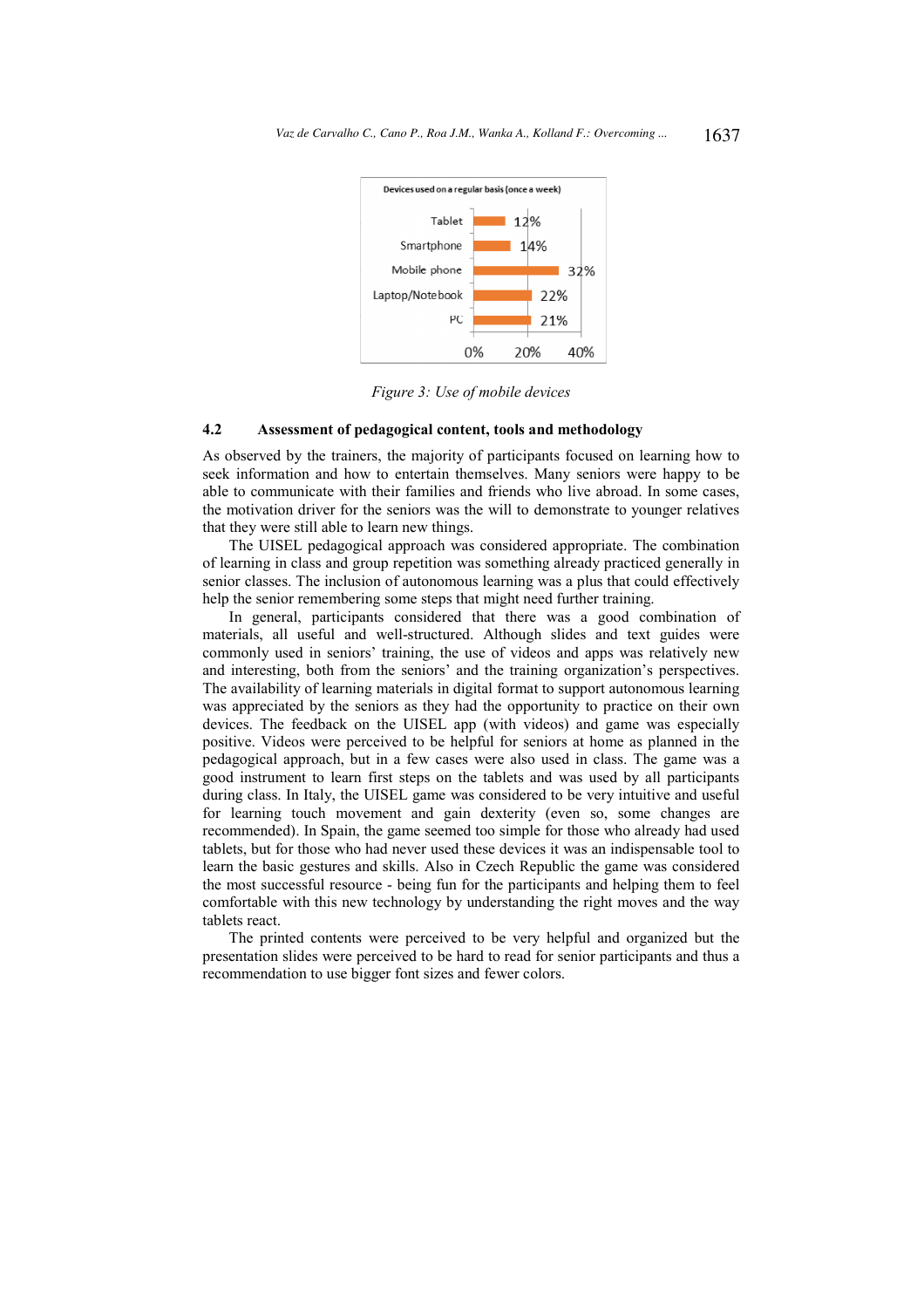#### 1638 Vaz de Carvalho C., Cano P., Roa J.M., Wanka A., Kolland F.: Overcoming ...

In some cases, the e-Learning component was very hard for participants and they did not show particular interest in using the tablets at home autonomously. In other cases, participants were eager to use tablets at home and in free Wi-Fi spaces. Learning at home was often easier if a family member was available to support, and it was also necessary to make sure that the seniors had access to Wi-Fi connection. Organizations in Austria, in Italy and in the Czech Republic offered weekly learningmeetings in their institutions, where participants could autonomously work with the tablets and use the organization's Wi-Fi. This was perceived to be a good addition to learning in class and self-learning at home. Providing seniors some spare time after or before the class seemed to be more effective and appreciated by them. During the elearning activities it was important to give trainees the time to repeat the procedure learned in class in an independent way.

The majority considered the tablet a device that better responded to their needs. UISEL covered a great amount of relevant issues from seniors' daily life, which were adequate to their interests and needs so they were pleasantly surprised that the course offered a real support in combating isolation and social exclusion. Generally, the acceptance of mobile devices during the courses was quite positive, with many participants planning to use a tablet afterwards.

Figure 4 shows some quantitative results for the particpants feedback on UISEL contents, tools and methodology.



Figure 4: Specific feedback with the UISEL approach

Practically all the participants answered positively when questioned about the usefulness of the provided materials, the support found in the group, the opportunity to share personal interests and experiences and if they will be able to use what they have learned in their daily lives. 92% answered they plan using tablets again in the future and indeed a few participants have bought their own tablet during the training. Only 41% of participants assumed that "I sometimes felt overwhelmed during the which means that although the general level of the course was challenging for the seniors, they managed to keep their learning in control.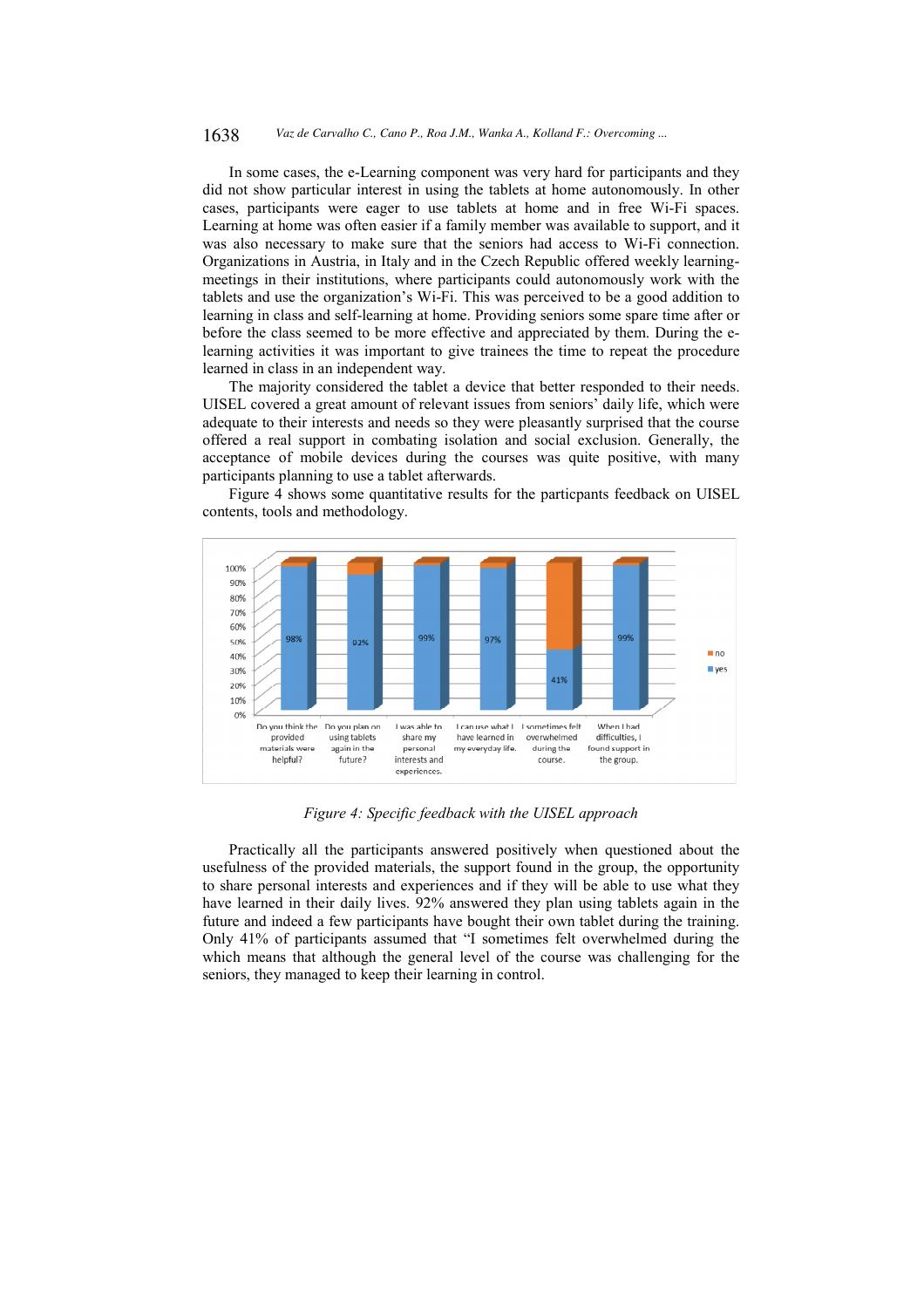# 4.3 **Improvement in digital literacy**

To assess potential improvements on the ICT literacy by the participants, in the end they answered the same questionnaire concerning this topic. The results are shown in Table 2, next.

|                                                                                                                                   | Strongly<br>agree | Agree | <b>Disagree</b> | Strongly<br>disagree | Mean<br>$\overline{\mathbf{x}}$ | Variance<br>$\pi^2$ |
|-----------------------------------------------------------------------------------------------------------------------------------|-------------------|-------|-----------------|----------------------|---------------------------------|---------------------|
| I am generally very curious<br>when it comes to<br>new<br>technologies.                                                           | 123               | 77    | 18              | $\overline{2}$       | 3.47                            | 0.43                |
| Handling new technologies<br>is hard for me $-$ I am not<br>very good at that.                                                    | 42                | 96    | 58              | 22                   | 2.65                            | 0.84                |
| If a problem with a technical<br>device occurs, I solve it by<br>myself.                                                          | 25                | 80    | 87              | 28                   | 2.43                            | 0.76                |
| If I had more competences<br>regarding new technologies,<br>would<br>it<br>use<br>L<br>more<br>frequently than I do right<br>now. | 111               | 74    | 26              | 11                   | 3.25                            | 0.79                |
| I fear to break technical<br>devices when I use them.                                                                             | 39                | 80    | 77              | 34                   | 2.57                            | 0.85                |
| When I'm using technical<br>devices, I have no control<br>over what the device is<br>doing.                                       | 25                | 54    | 101             | 39                   | 2.27                            | 0.81                |

# Table 2: Perception on ICT literacy (final)

The table data compared with the initial survey shows that there was an increase in the curiosity about new technologies (3.47 vs 3.34). The other aspects were equal to the first survey or with minor differencies. We believe this apparent lack of impact was mostly caused by the recent impact of new technologies, tools and devices (the final questionnaire was delivered just after the last session) which was still very present and participants were still a bit anxious about it. However this contradicts to some extent the qualitative data collected which had far more positive results.

# $4.4$ **General assessment**

One observation done by the trainers was that it was important to have homogeneous groups in class with participants sharing similar competences and experiences. Some of the involved organizations agreed on a maximum number of participants per group to be able to work with seniors intensively, while others proposed to have two trainers in class, as seniors need theoretical input on one hand but also one-on-one support while learning. But still due to the different level of users' knowledge and dexterity on ICT tools, trainers had to provide one-to-one support and some users were left waiting for the less skilled participants.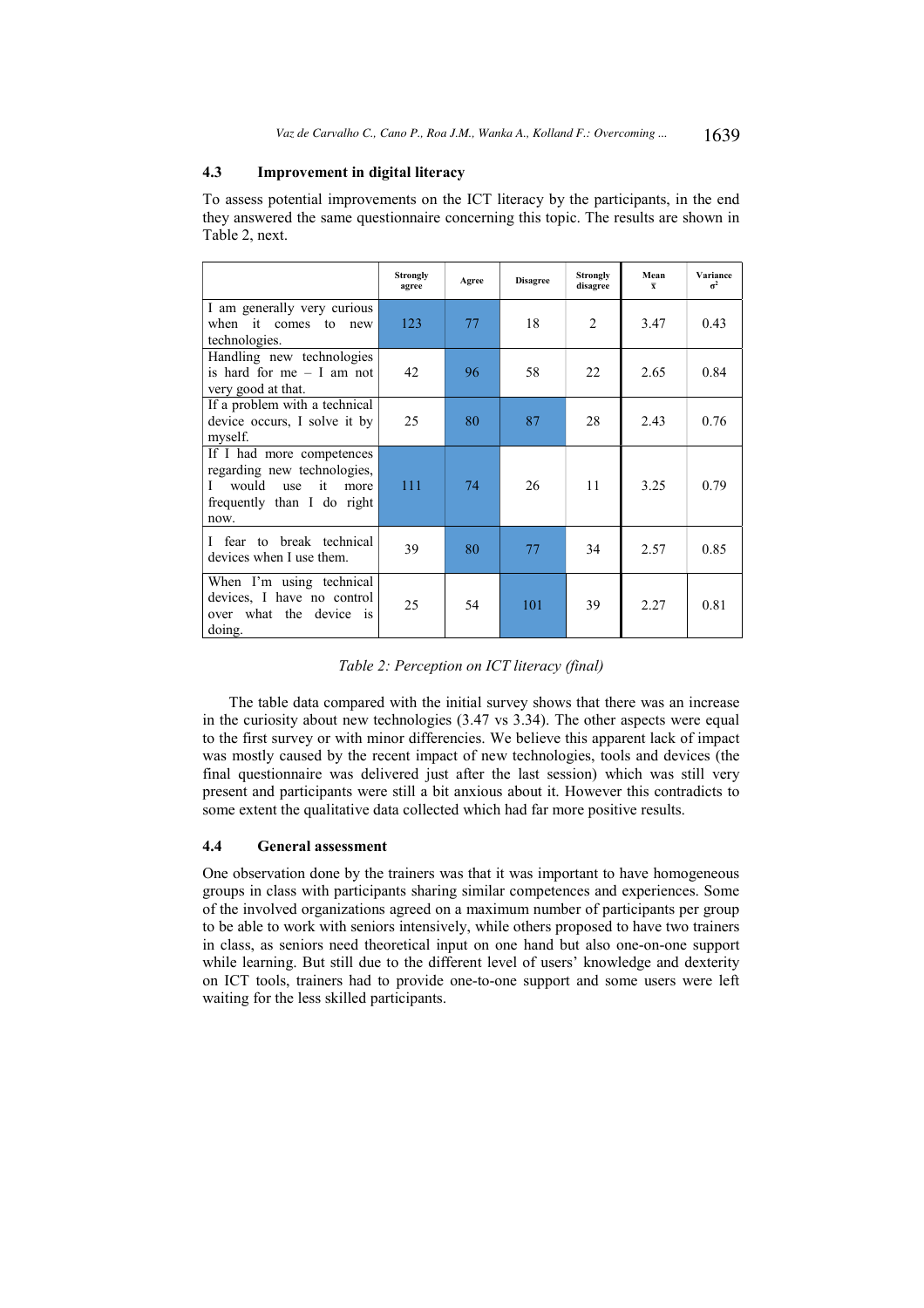#### 1640 Vaz de Carvalho C., Cano P., Roa J.M., Wanka A., Kolland F.: Overcoming ...

Seniors also provided extensive qualitative feedback to improve the initiative:

- Duration and content of the introductory module as longer time of learning and repetition are required for seniors to feel autonomous and secure about tablet usage. This is especially relevant for those with no (or limited) previous digital skills. They need time to become familiar with new technology. Also additional technical information would be important as some seniors expressed interest to know more technical details.
- The course should be longer and the sessions should be extended since there was a clear interest in learning about tablet usage and this would strengthen the knowledge and empower the seniors.
- Reinforce online security issues as seniors are a particularly vulnerable group, and emphasis should be placed on the fact that they shouldn't provide personal information in the virtual environment. Also it would be quite important to provide them a wider range of websites and apps that are verified and where there is no danger of getting attacked or fooled.
- The introductory serious game could be more appealing and include the possibility to stop, forward or rewind.
- The references to seniors or older citizens should be carefully written as local cultural habits vary. And what is normal in some countries might be considered offensive in others.
- Attention to seniors' potential physical problems (high screen resolution, high quality touch screen). Consistency concerns between the e-resources used and the ones in the contents (namely same Android version as the e-resources).
- A short version of the introduction module should be integrated in the middle of the course. Revision of the learnt contents, especially important basics in regard to mobile devices, should be repeated in class and with the trainer.
- English vocabulary to describe technical details should be removed. As some participants had problems with English vocabulary, all instructions and words should be in national language.
- In general the videos were considered to be too fast for the target public.
- Include in the App not only the links to the videos, but also all the slides used in class and the step-by-step guides.
- Remake some of the tutorial videos to show how to perform the activities using specific apps instead the web pages of the services using browsers.

Country specific comments addressed the overall quality of the course and contents

- (PT) Most appreciated was the practical approach oriented to daily life issues. Intensive work with tablets was much appreciated. All the contents were considered as very useful but particularly those related with the introduction, online payments, health, social media, communications, and games.
- (AT) Contents were deemeed as too difficult by some participants. The egovernment module was perceived as not very interesting or useful while the news, google and emails, online security and looking for newspapers online were appreciated.
- (CZ) The most favorite module was e-entertainment/media and especially the photo processing and online games. The other modules and the app were generally appreciated as well.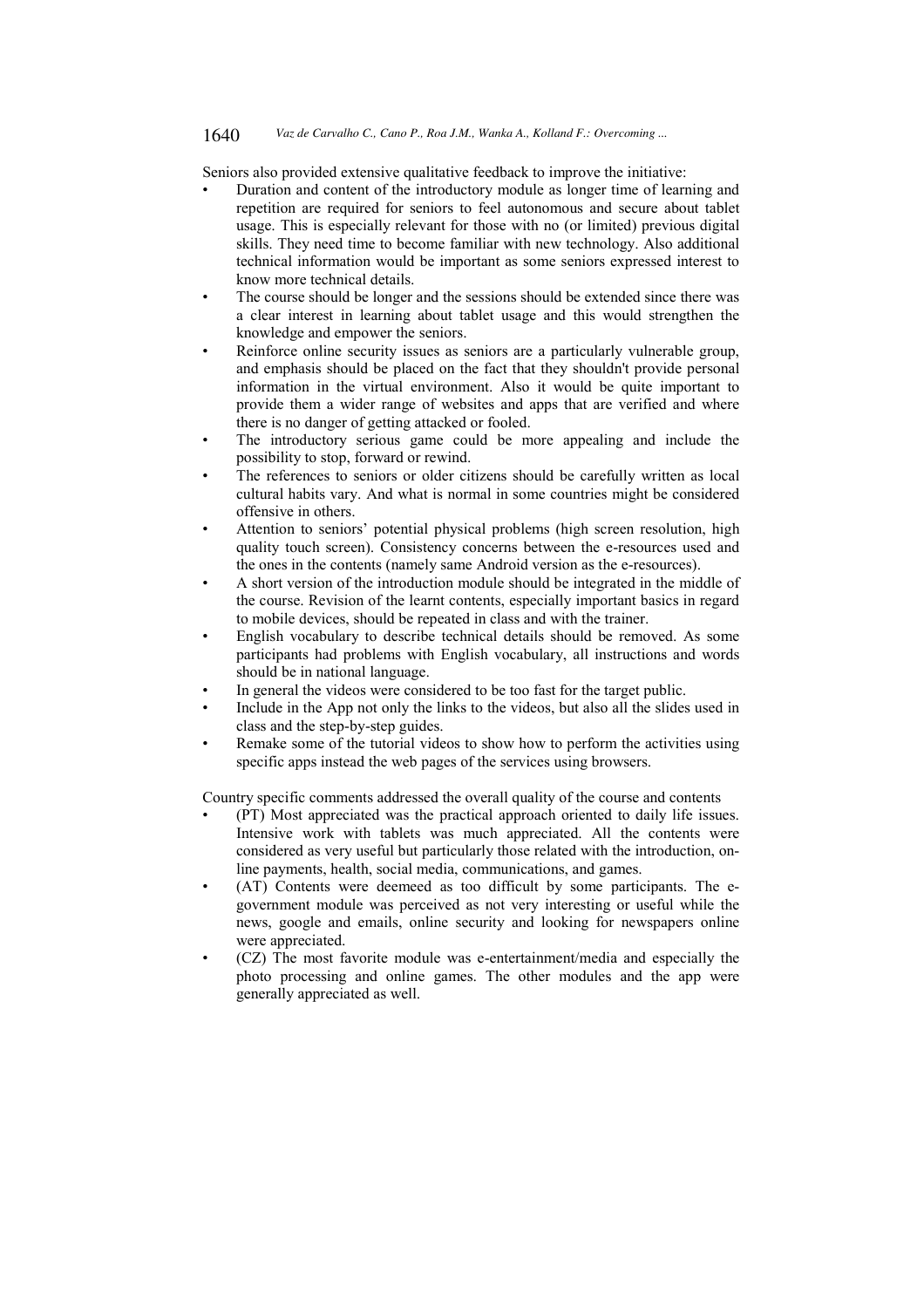- (IT) Requests for a longer course, appreciated that there was a connection to individual interests. The majority stressed the importance of the health module, especially the Electronic Medical Dossier. Some participants highlighted the importance of meeting new people and sharing experiences and ideas with pairs.
- (SK) There are mostly positive reactions on the way of teaching and overall on the whole learning process. The only complain was related to the duration of the courses. Most of the topics were relevant, but the module they found especially useful was e-entertainment, with YouTube and browsing through e-magazine and e-articles.
- (ES) Some more advanced participants complained that the diversity of senior previous experience lead to waiting times. Others required an enlarged practice time, which was "... more interesting than the theoretical concepts".

Senior citizens also provided quantitative feedback as seen in Figure 5.



Figure 5: General satisfaction with the UISEL approach

Overall, when asked if in general terms they liked the course, 98% answered positively (82% liked it very much) and only 2% declared not having liked it. Their feedback on the e-resources (e-learning activities) was quite similar with 98% answering "yes" (70% liked it very much) and only 2% declaring not having liked it.

# $\overline{\mathbf{4}}$ **Conclusions**

The technological evolution brought innumerous positive opportunities for the overall society. Unfortunately, it also potentiated the creation of new forms of exclusion, named as the digital divide. In particular, due to socio-demographic changes there is a rapidly growing number of elderly who have less digital competences and abilities. In a moment where everything is done online from reading newspapers to paying invoices, having the skills to use digital mobile devices and being able to exploit the online means is a necessity for everyone and senior citizens are no exception.

The UISEL initiative was designed to tackle these issues through a specific pedagogical approach targeted at this age group. Its implementation and the research study conducted showed that the courses, the contents and the resources were much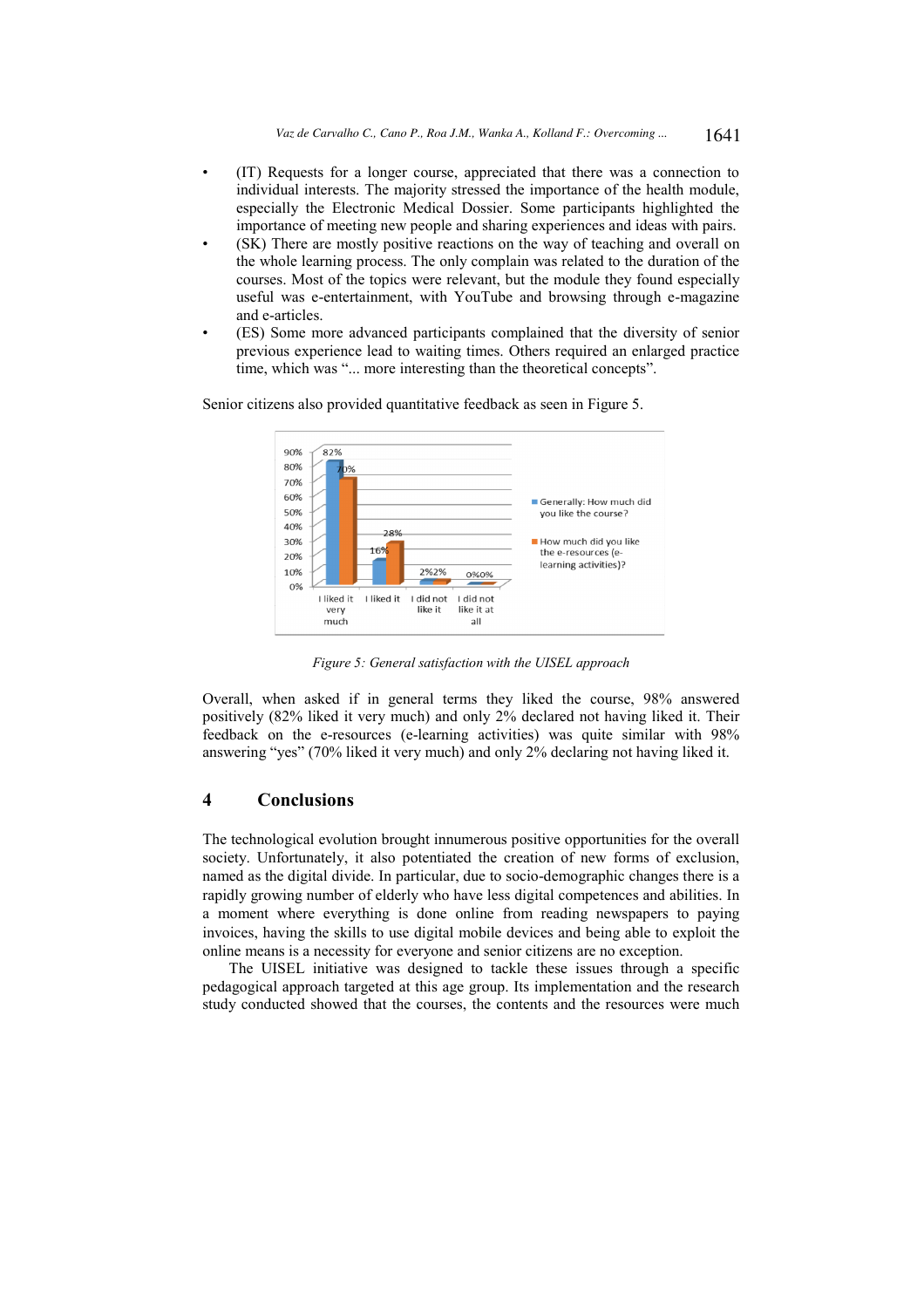appreciated both by senior citizens and trainers and it actually meant positive changes in the participants' attitudes towards new technologies. Besides the development of curiosity regarding new technologies, the level of self-confidence in the use of technologies has been strengthened as the percentage of people who say they don't have control over technical devices declined during the course.

We have seen that all the involved senior participants proved to be particularly thankfulness for the opportunity given. They appreciated the utility of the knowledge acquired and most of them plan to use mobile devices systematically. It was therefore possible to ascertain that using technology is not an age-issue but rather a matter of creating the opportunity to own it.

# **Acknowledgements**

Part of this work was funded by the European Commission through the project UISEL (Ref: 539730-LLP-1-2013-1-PT-GRUNDTVIG-GMP).

# **References**

[AGE, 08] AGE, Media literacy, digital exclusion and older people. Age Publication, 2008

[Bubolz, 10] Bubolz-Lutz, E., Gösken, E., Kricheldorff, C., & Schramek, R., Geragogik. Bildung und Lernen im Prozess des Alterns. Das Lehrbuch. Stuttgart: Kohlhammer GmbH, 2010

[Blažun, 12] Blažun, H., Saranto, K. & Rissanen, S.: Impact of Computer Training Courses on Reduction of loneliness of Older People in Finland and Slovenia. Computers in Human Behavior, 28(4), 1202-1212, 2012

[Castells, 04] Castells, M.: La era de la información: Economía, sociedad y cultura, Vol. III, Mexico, Argentina, Spain: Siglo XXI Editores, 2004

[Chen, 13] Chen, Y., Lee, B., & Kirk, R.M.: Internet Use among Older Adults: Constraints and Opportunities. In R. Zheng, R. Hill & M. Gardner (Eds.), Engaging Older Adults with Modern Technology: Internet Use and Information Access Needs. (pp. 124-141). Hershey, PA: Information Science Reference, 2013

[Cushman, 06] Cushman, M., & Klecun, E.: Non-users of computers in South London. Their experiences and aspirations for their use. London: Department of Information Systems, London School of Economics and Political Science, 2006

[Damant, 17] Damant, J., Knapp, M., Freddolino, P., & Lombard, D., Effects of digital engagement on the quality of life of older people. Health & Social Care in the Community. 25(6), 1679-1703, 2017, https://doi.org/10.1111/hsc.12335

[Davidoff, 06] Davidoff, S., Lee, K., Yiu, C., Dey, A., & Zimmerman, J.: Principles of smart home control. In P. Dourish & A. Friday (Eds.), Ubicomp (Lecture Notes in Computer Science, Vol. 4206, pp. 19-34). Berlin: Springer, 2006

[Davidson, 08] Davidson, M. C., & Santorelli, J. M.: Network effects: An introduction to broadband technology & regulation. Washington, DC: U.S. Chamber of Commerce, 2008

[EC, 07] European Commission, Ageing Well in the Information Society. An i2010 Initiative, Communication from the Commission to the European Parliament, the Council, the European Economic and Social Committee and the Committee of the Regions, 2007